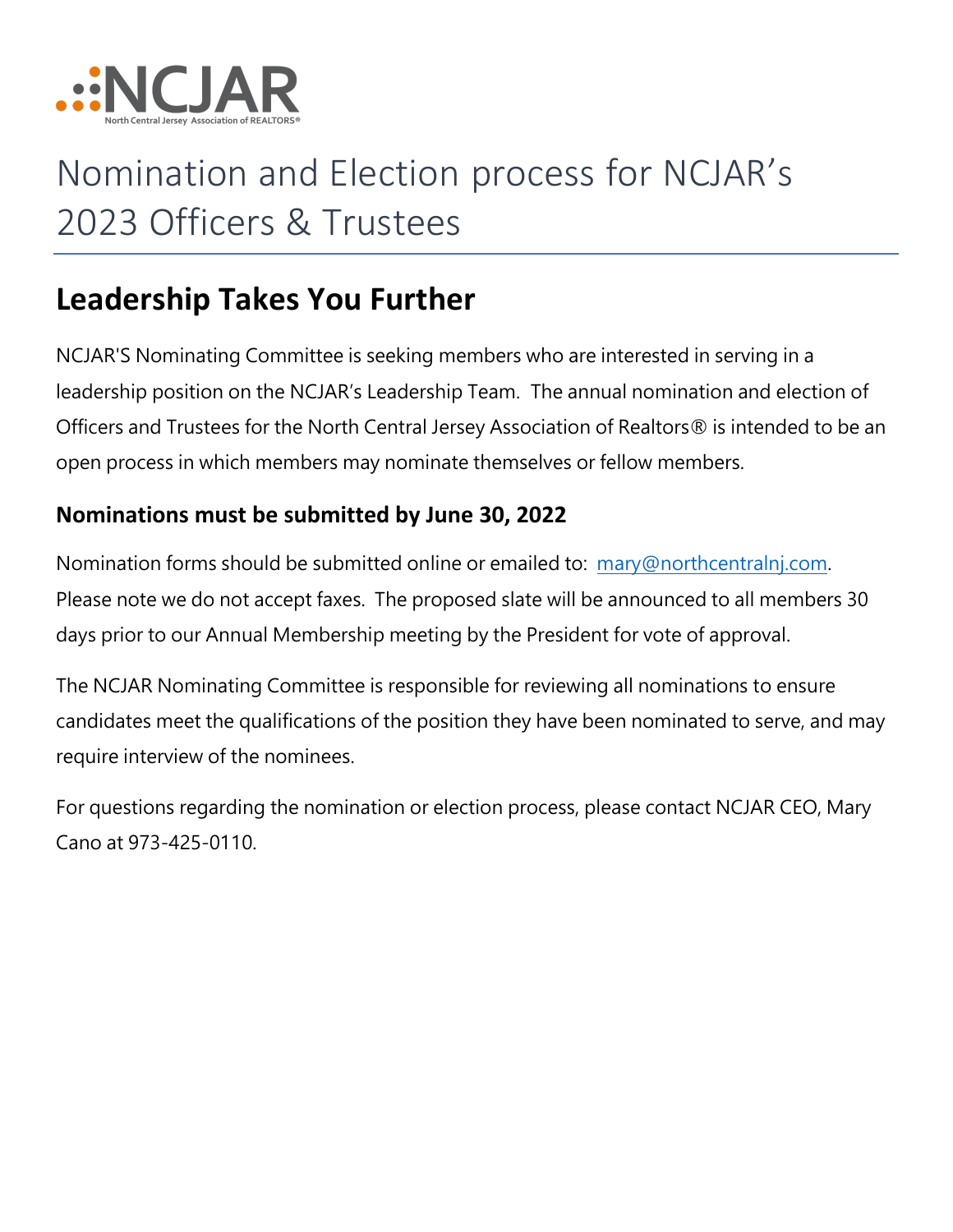

#### **2023 LEADERSHIP APPLICATION**

I wish to make application for the following position at NCJAR for the 2023 Board of Trustees:

| Current or Previous NAR or NJR Committees:                                                         |  |  |  |                                                                                                                                                                                                                                                                                                                                                              |  |
|----------------------------------------------------------------------------------------------------|--|--|--|--------------------------------------------------------------------------------------------------------------------------------------------------------------------------------------------------------------------------------------------------------------------------------------------------------------------------------------------------------------|--|
| Areas of Expertise or Skills that best qualify you for a position on the NCJAR® Board of Trustees: |  |  |  |                                                                                                                                                                                                                                                                                                                                                              |  |
| OTHER ACTIVITIES                                                                                   |  |  |  | <u> 1980 - Andrea Santa Andrea Santa Andrea Santa Andrea Santa Andrea Santa Andrea Santa Andrea Santa Andrea San</u><br>Briefly describe other affiliations you have that would help or enhance your service to our organization, i.e. or other trade<br>associations, professional organizations, civic and community activities and accomplishments, etc.: |  |

Briefly explain why you wish to serve in this position:

I certify that I have been a member in good standing with the North Central Jersey Association of REALTORS®.

If I am elected to the position of Officer or Trustee, I understand that I will be expected to attend the regularly scheduled meetings of the Board of Trustees. Absence by a Trustee from three (3) regular meetings without an excused absence shall be deemed by the Board a resignation of the Trustee who thereby consents to his/her replacement in accordance with the vacancy procedure as outlined in the Bylaws. I agree to remain in compliance with all provisions of the Associations Rules, Policies, and Bylaws. You may be contacted for an interview either in person or by phone. You will be notified in advance to schedule the interview.

Signature: \_\_\_\_\_\_\_\_\_\_\_\_\_\_\_\_\_\_\_\_\_\_\_\_\_\_\_\_\_\_\_\_\_\_\_\_\_\_\_\_ Date:\_\_\_\_\_\_\_\_\_\_\_\_\_\_\_\_\_\_\_\_\_\_\_\_\_\_\_\_\_\_\_\_\_\_\_\_\_ **Please include a copy of your Resume along with 2 letters of recommendation with this form Please submit your application no later than JUNE 30, 2022 to: mary@northcentralnj.com**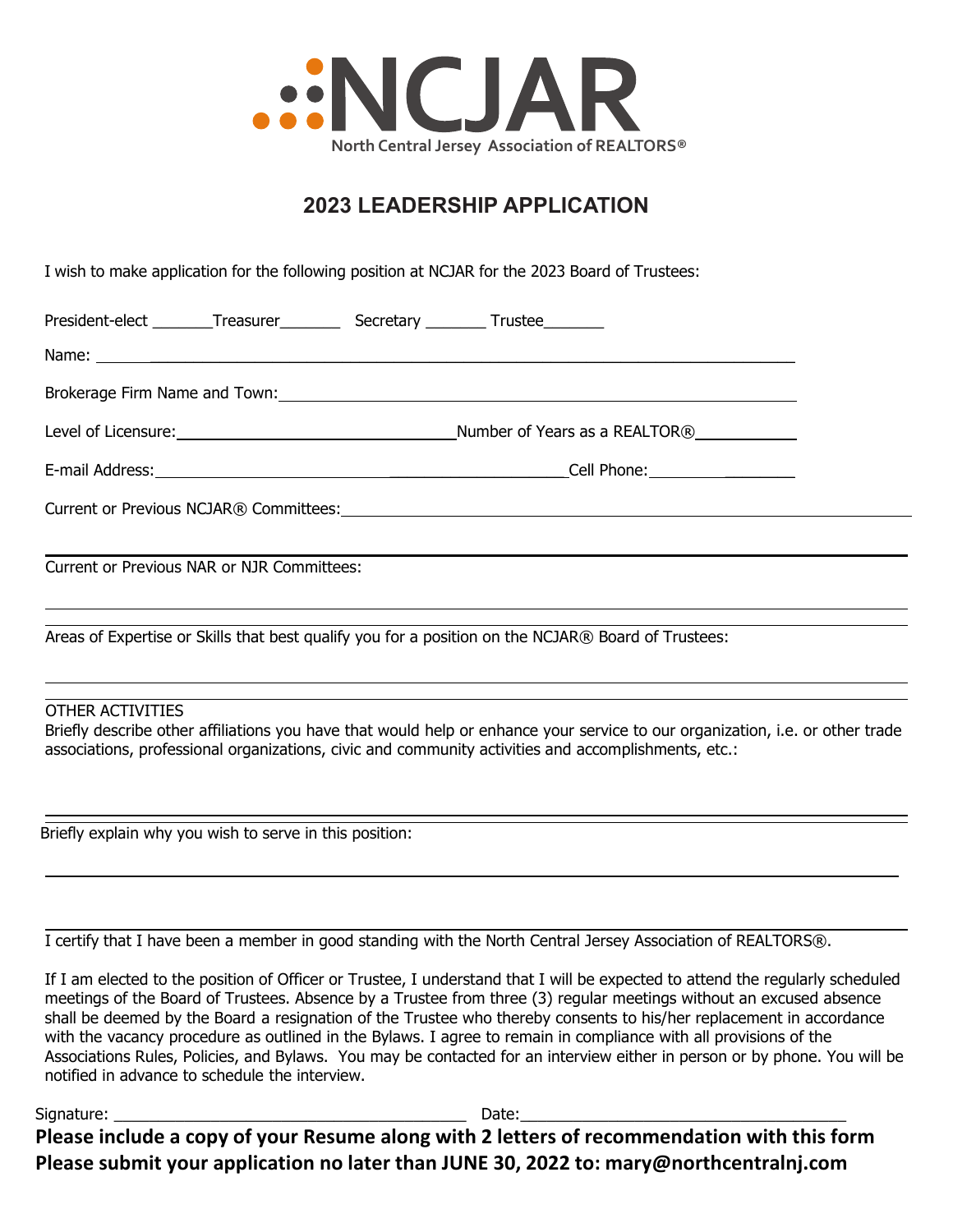

## DUTIES OF THE TRUSTEES:

In accordance with the Bylaws of the Association, the following individuals serve on the Board of Trustees:

- 1. President
- 2. President-elect
- 3. Treasurer
- 4. Secretary
- 5. Immediate Past President
- 6. 3 additional Past Presidents
- 7. NAR Directors

The major responsibility of a member of the Board of Trustees is to represent the entire membership. The Trustees of the Association comprise the governing body of NCJAR. Specific responsibilities of the Board of Trustees are as follows:

- 1. Serve as the governing body of the Association
- 2. Participate in all Association meetings as a representative of the members, to review, revise, and establish policies for the mutual benefit of the membership.
- 3. Overall policy responsibility, including but not limited to, the following: Membership, Grievance, Professional Standards, Mediation, Government Affairs, Budget and Finance.
- 4. Designate bank(s) to be used as depositories of the Association funds and authorize signatories for bank accounts maintained by the Association.
- 5. Review budget and all adjustments thereto of the Association as submitted by the Budget and Finance committee, the Comptroller and CEO, and approve/disapprove overall budget and/or adjustment thereto for the year
- 6. Authorize audit of the official financial records of the Association when required.
- 7. Authorize expenditures of the Association in accordance with the Bylaws.
- 8. Approve all committee actions, reports, and finances.
- 9. Serve as Liaison to one NCJAR committee each year during the term as Trustee.
- 10. Support RPAC and Calls to Action
- 11. Abide by the Realtor Code of Ethics and all policies of NCJAR and be familiar with NCJAR's Strategic Plan, Bylaws, and Policies.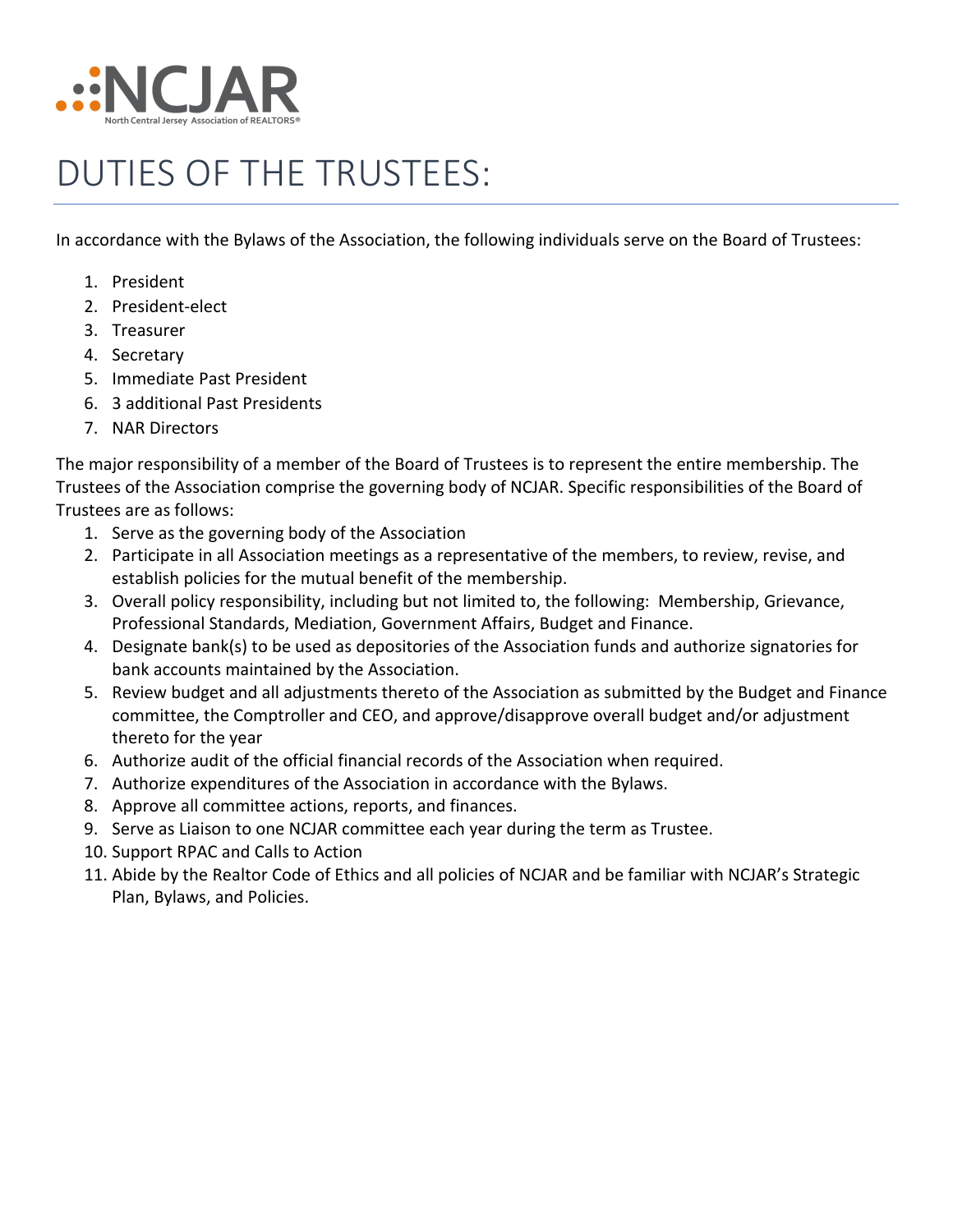

## DUTIES OF THE PRESIDENT-ELECT:

It is the responsibility of the President-Elect to perform the duties and accept the responsibilities of the President in the event of the President's absence or disability. The President-Elect may be charged with the supervision and coordination of certain committees, committee objectives, programs, and activities of the Association.

Among other items as stated above, the President-Elect is specifically charged with the following responsibilities:

- 1. Assume all duties of the President in the event of his/her incapacity, absence, removal from office, or resignation.
- 2. Be knowledgeable and conversant relative to the Association's strategic plan, objectives, programs, and activities of the Association at all levels.
- 3. Serve on the Board of Trustees.
- 4. Attend all general membership meetings.
- 5. Participate in all Association functions, or as requested by the President. (see below)
- 6. Attend National and State conventions. (see below)
- 7. Represent the Association at other associations and organizations as requested by the President.
- 8. Keep abreast of all current issues relevant to our business and to Realtors<sup>®</sup> in particular.
- 9. Maintain a close working relationship with the CEO being cognizant of the respective differing areas of responsibilities.
- 10. Be familiar with the Bylaws and Policies of the Association.
- 11. Be familiar with Roberts' Rules of Order and basic parliamentary procedures.
- 12. Keep abreast of legislative activity at the local, state, and national levels.
- 13. Attend NJR Triple Play Convention in Atlantic City, NAR Legislative Meetings & Conference in Washington DC, and NAR Conventions in November.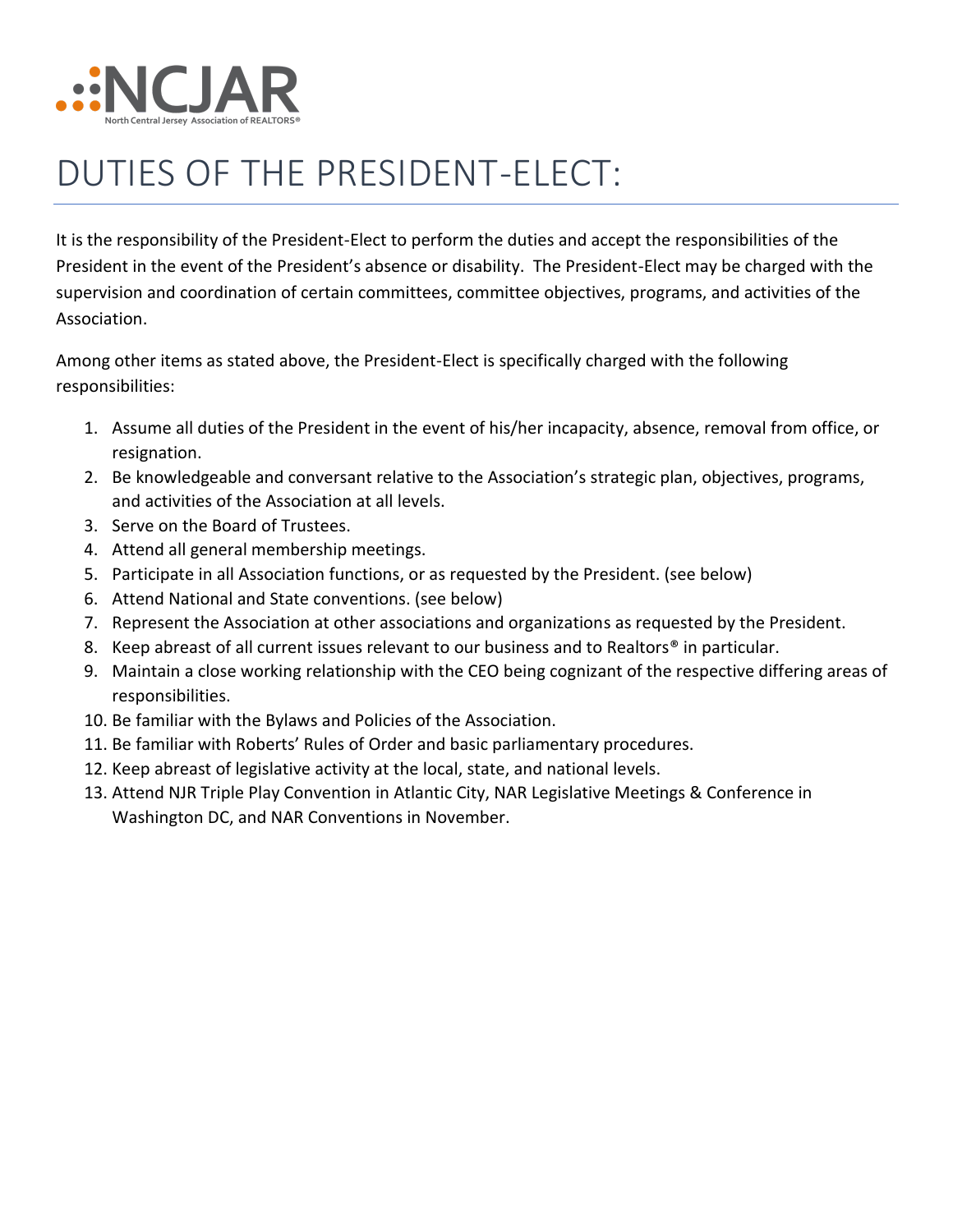

## DUTIES OF THE SECRETARY:

The Secretary shall oversee all Minutes and records of the Association to ensure that permanent record of the Association activities is maintained. He/She may assign certain duties of his/her office to the President-Elect, subject to approval of the Board of Trustees.

In addition, the Secretary is specifically charged with the following responsibilities:

- 1. Serve on the Board of Trustees.
- 2. Verify quorum at each Trustees meeting and General Membership meetings.
- 3. Attend all General Membership meetings.
- 4. Participate in all Association functions, or as requested by the President.
- 5. Be knowledgeable and conversant relative to the Associations' Strategic Plan, objectives, programs, and activities of the Association at all levels.
- 6. If acting as Liaison to any committee, present summary of committee activities and committee progress reports at the Trustee's meetings.
- 7. Undertake any other duties or assignments as may be recommended by the President of Board of Trustees.
- 8. Be familiar with current Bylaws, Rules and Regulations, Strategic Plan, and Policies of the Association
- 9. Be familiar with Roberts' Rules of Order, and basic parliamentary procedures
- 10. Know current committee descriptions.
- 11. Be aware of legislative activity and litigation affecting the industry and Association's on a local, state, and national level.
- 12. Be familiar with the Association's Strategic Plan, Bylaws and Policies.